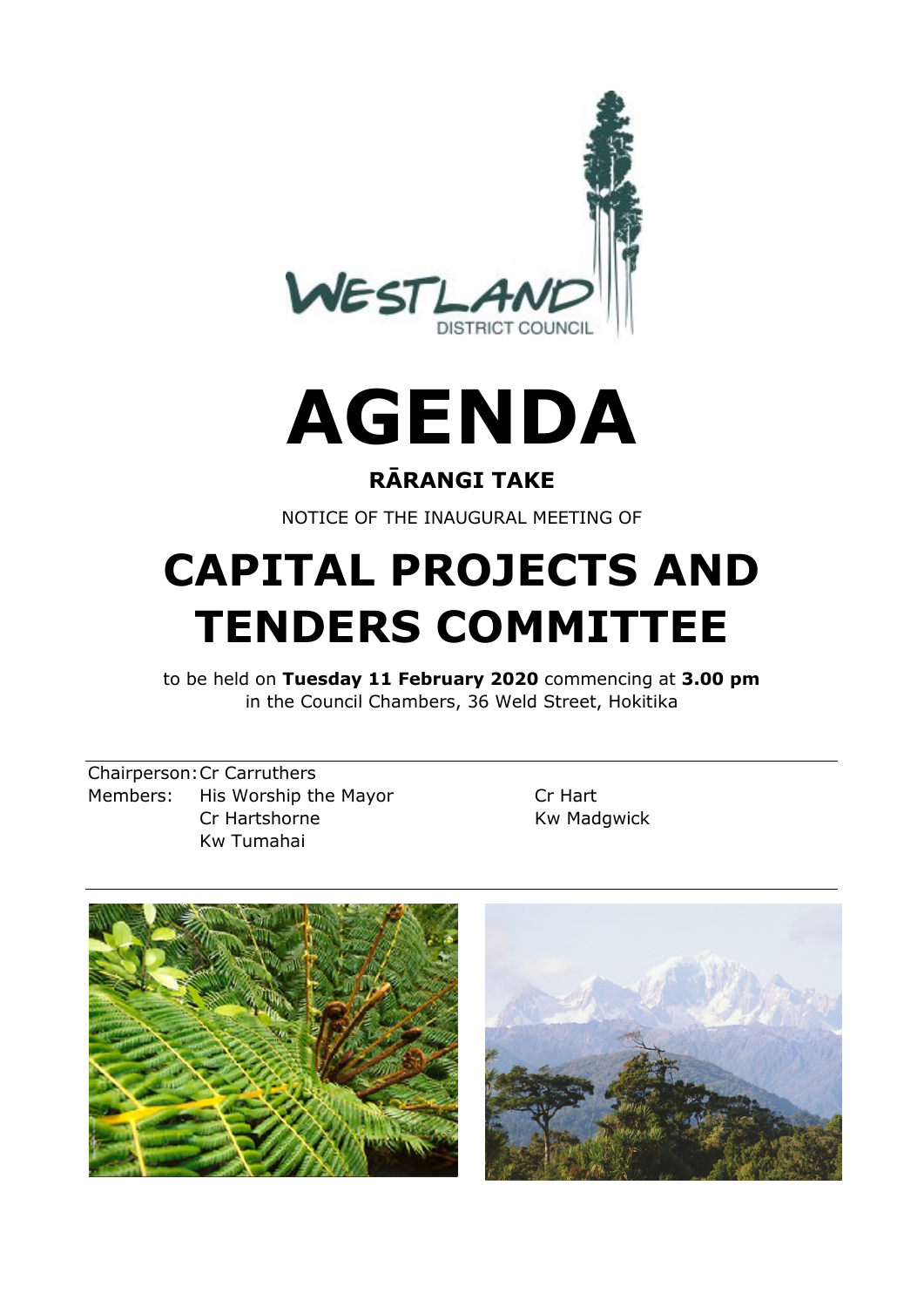# **Council Vision:**

We work with the people of Westland to grow and protect our communities, our economy and our unique natural environment.

# **Purpose:**

The Council is required to give effect to the purpose of local government as prescribed by section 10 of the Local Government Act 2002. That purpose is:

- (a) To enable democratic local decision-making and action by, and on behalf of, communities; and
- (b) To promote the social, economic, environmental, and cultural well-being of communities in the present and for the future.

#### **1. NGĀ WHAKAPAAHA APOLOGIES**

(includes leave of absence notification)

# **2. WHAKAPUAKITANGA WHAIPĀNGA DECLARATIONS OF INTEREST**

Members need to stand aside from decision-making when a conflict arises between their role as a Member of the Council and any private or other external interest they might have. This note is provided as a reminder to Members to review the matters on the agenda and assess and identify where they may have a pecuniary or other conflict of interest, or where there may be a perception of a conflict of interest.

If a member feels they do have a conflict of interest, they should publicly declare that at the start of the meeting or of the relevant item of business and refrain from participating in the discussion or voting on that item. If a member thinks they may have a conflict of interest, they can seek advice from the Chief Executive or the Group Manager: Corporate Services (preferably before the meeting). It is noted that while members can seek advice the final decision as to whether a conflict exists rests with the member.

## **3. ADOPT TERMS OF REFERENCE**

• Report to Committee - Adopting Terms of Reference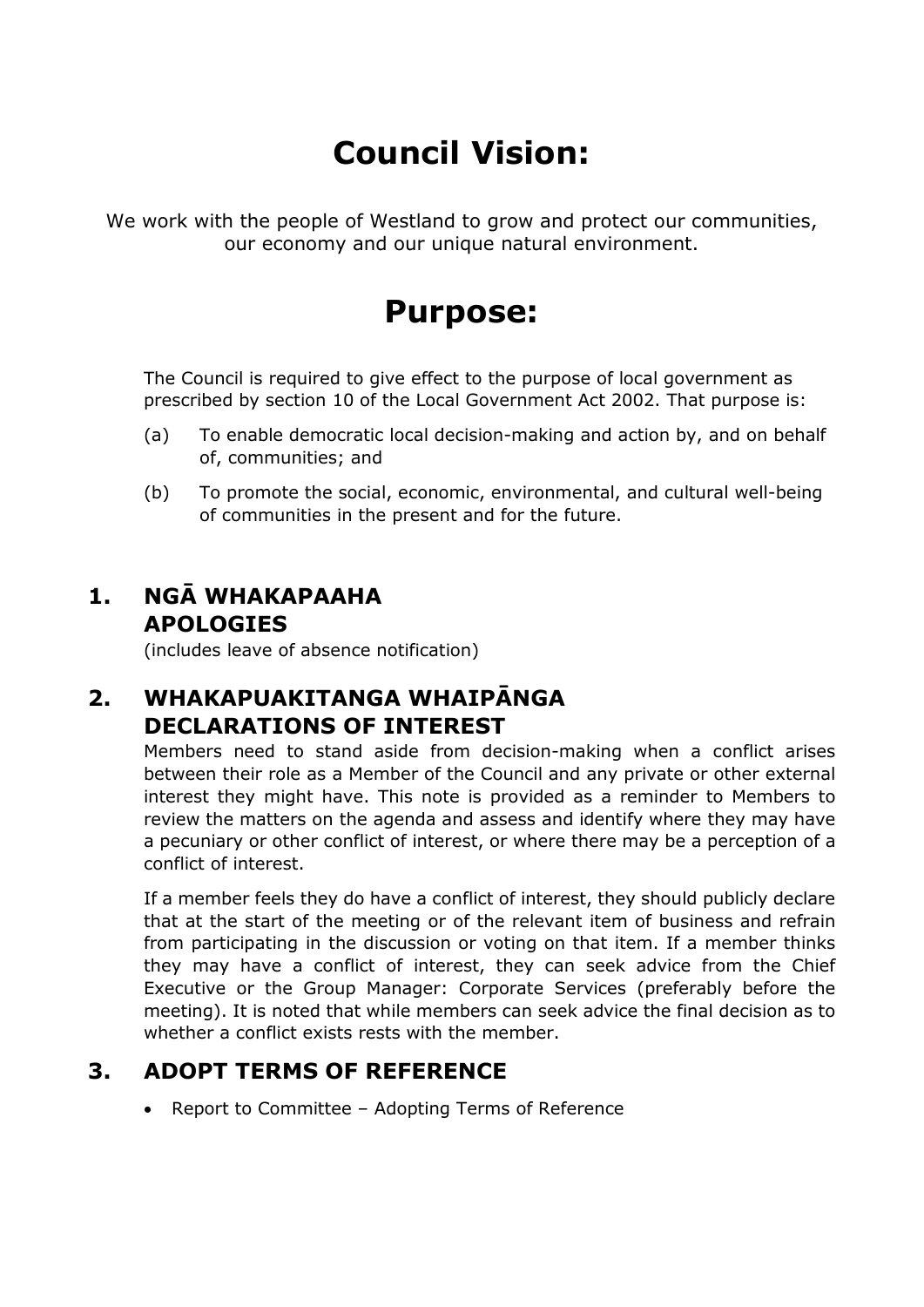# **4. INTRODUCTION TOPICS**

- **Current Large Projects Update** Capital Projects Manager
- **Future Projects Update** Capital Projects Manager
- **Transport Update** Transportation Manager

#### **External Funding Projects**

- o Tourism Infrastructure Fund– Property & Projects Supervisor
- o Sports Hub Update Operations Manager

#### **Unbudgeted Projects for Approval** o Pensioner Housing Repairs – Chief Executive

#### **Contract Management**

- o Policies, New or Renewal Project Contracts Capital Project Manager
- **Tenders** Group Manager: District Assets
- **West Coast Wilderness Trail**
	- o Governance Structure Chief Executive

#### **5. PENSIONER HOUSING – BATHROOM UPGRADES**

• To be tabled on the day

# **6. KA MATATAPU TE WHAKATAUNGA I TE TŪMATANUI RESOLUTION TO GO INTO PUBLIC EXCLUDED**

(to consider and adopt confidential items)

Resolutions to exclude the public: Section 48, Local Government Official Information and Meetings Act 1987.

The general subject of the matters to be considered while the public are excluded, the reason for passing this resolution in relation to each matter and the specific grounds under Section 48(1) of the Local Government Official Information and Meetings Act 1987 for the passing of the resolution are as follows: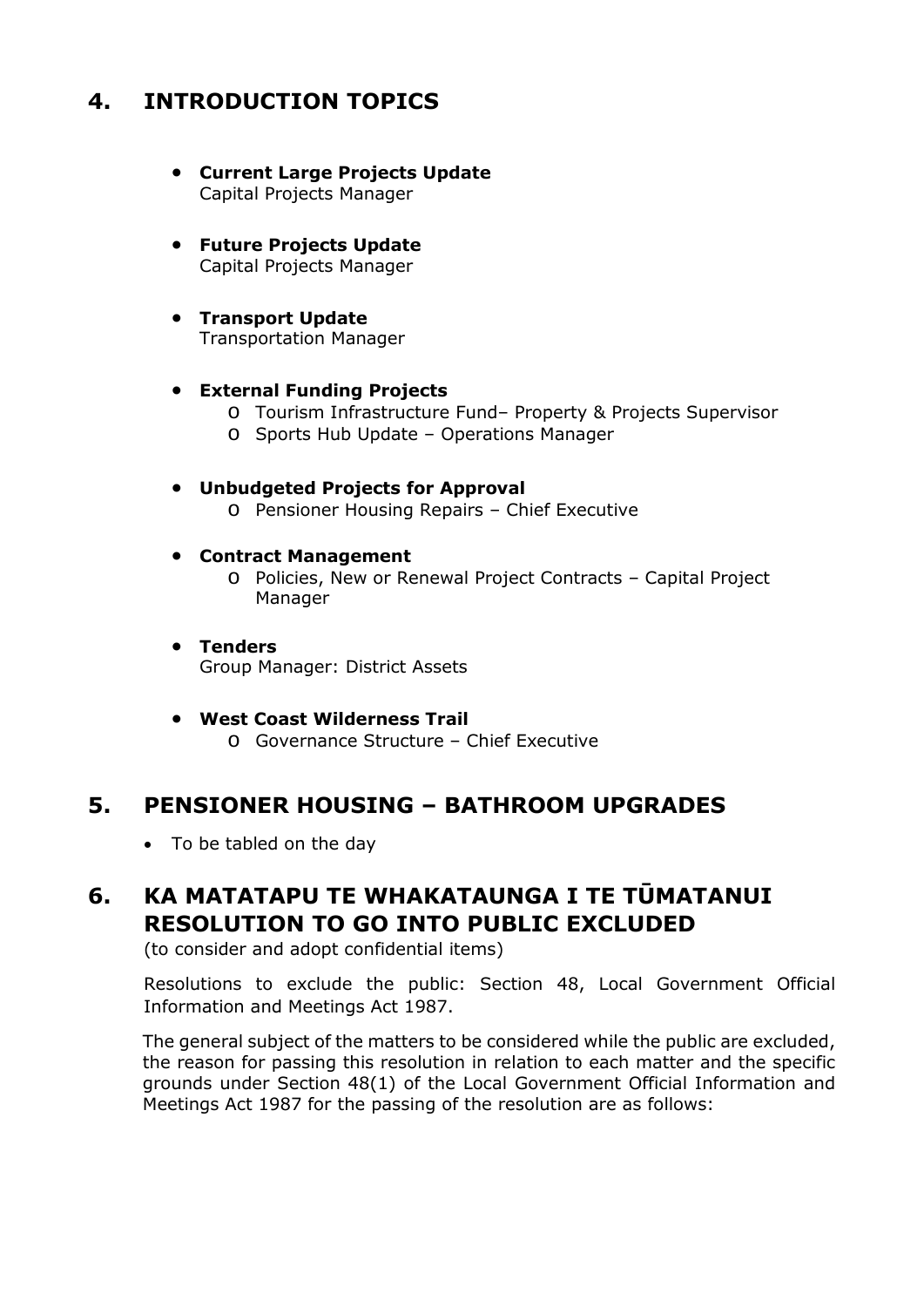| <b>Item</b><br>No. | <b>General subject</b><br>of each matter<br>to be<br>considered | <b>Reason for</b><br>passing this<br>resolution in<br>relation to each<br>matter | <b>Ground(s) under Section</b><br>48(1) for the passing of this<br>resolution                                                                                                                                               |
|--------------------|-----------------------------------------------------------------|----------------------------------------------------------------------------------|-----------------------------------------------------------------------------------------------------------------------------------------------------------------------------------------------------------------------------|
| 1                  | Purchase of Land                                                | Good reasons to<br>withhold<br>exist<br>under Section 7                          | That the public conduct of the<br>relevant part of the proceedings<br>of the meeting would be likely to<br>result in the disclosure of<br>information for which good<br>reason or withholding exists.<br>Section $48(1)(a)$ |

#### **DATE OF NEXT COMMUNITY DEVELOPMENT COMMITTEE MEETING 12 MAY 2020 COUNCIL CHAMBERS, 36 WELD STREET, HOKITIKA**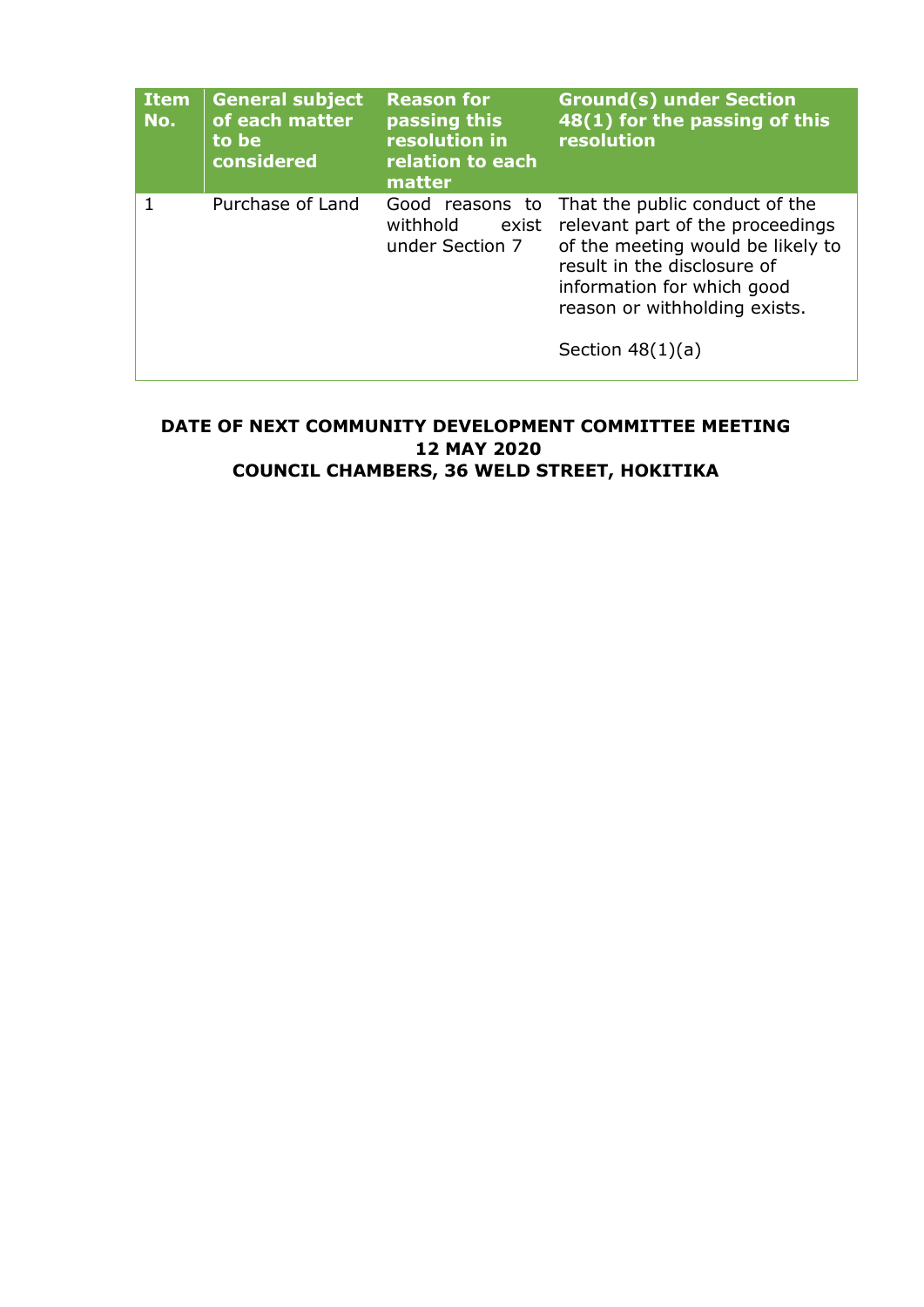

**DATE:** 11 February 2020

Report

**TO:** Capital Projects and Tenders Committee

**FROM:** Capital Project Manager

#### **ADOPTING TERMS OF REFERENCE**

#### **1 SUMMARY**

- 1.1 The purpose of this report is to present the Terms of Reference for the Capital Projects and Tenders Committee.
- 1.2 This issue arises from the establishment of the Capital Projects and Tenders Committee in November 2019.
- 1.3 Council seeks to meet its obligations under the Local Government Act 2002 and the achievement of the District Vision adopted by the Council in May 2018, which are set out in the Long Term Plan 2018-28. These are stated on Page 2 of this agenda.
- 1.4 This report concludes by recommending that the Capital Projects and Tenders Committee adopt the Terms of Reference presented.

#### **2 BACKGROUND**

2.1 With the establishment of the Council Committees there is a need to develop suitable terms of reference for each of these committees. This committee's main focus is on capital projects and tenders for the Westland District Council (WDC). Creating detailed terms of reference is critical, as they define the vision, objectives, scope and deliverables for the committee.

#### **3 CURRENT SITUATION**

3.1 The Capital Projects and Tenders Committee has been established and as part of this process there is a need to adopt a Terms of Reference for this committee to function effectively.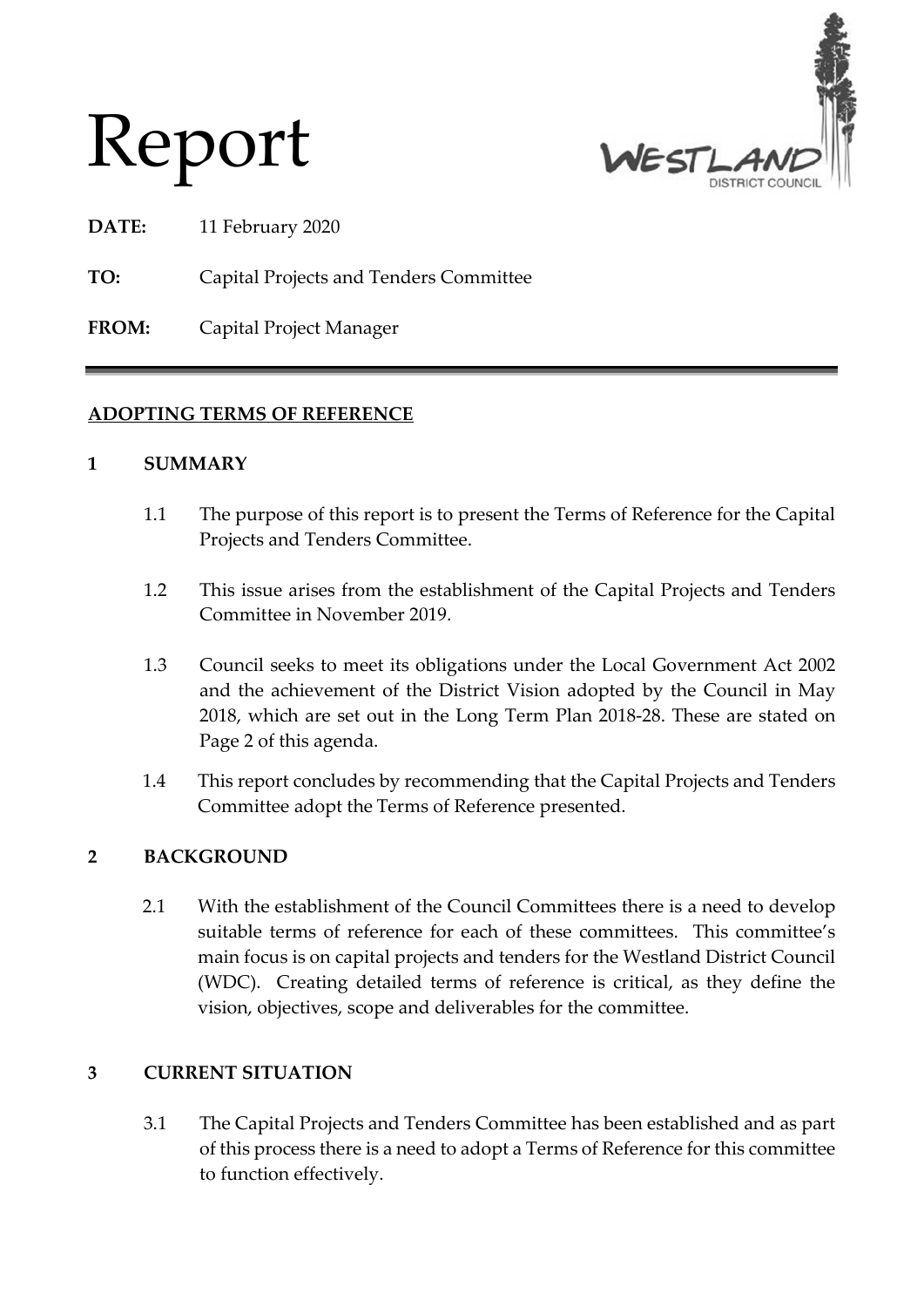#### **4 OPTIONS**

- 4.1 Option One: That the Terms of Reference are adopted as they are.
- 4.2 Option Two: Amend the Terms of Reference and adopt these amended Terms of Reference.

#### **5 SIGNIFICANCE AND ENGAGEMENT**

5.1 This is a low level of significance as this is administrative in nature.

#### **6 ASSESSMENT OF OPTIONS (INCLUDING FINANCIAL IMPLICATIONS)**

- 6.1 Adopting a Terms of Reference will ensure that Council meets responsibilities and the Capital Projects and Tenders Committee has established guidelines to function effectively.
- 6.2 There are very limited financial implications for adopting either of the two options as the impact will remain small. The Capital Projects and Tenders committee itself shall be overseeing large expenditures for WDC and as such, the Terms of Reference for this committee need to be very clear. Any amendments to the presented Terms of Reference will thus be evaluated against its financial implication in the long term.

#### **7 PREFERRED OPTION(S) AND REASONS**

7.1 Option one: Adopt the Community Development Committee Terms of Reference as presented.

#### **8 RECOMMENDATION(S)**

- A) **THAT** the Terms of Reference are adopted
- B) **THAT** the Terms of Reference are amended and adopted

#### **Dominique Tharandt Capital Projects Manager**

**Appendix 1:** Capital Projects and Tenders Committee Terms of Reference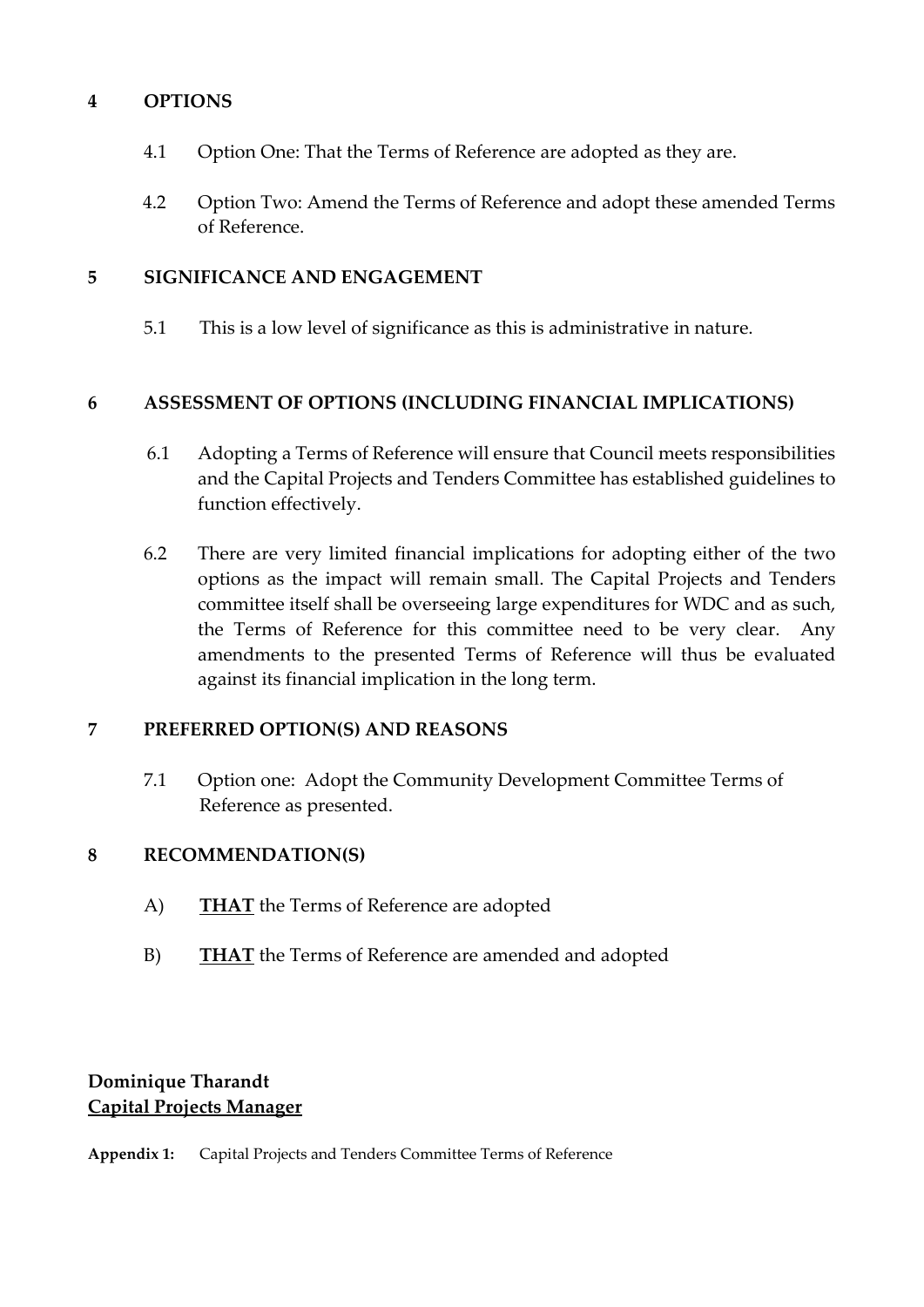### **TERMS OF REFERENCE FOR THE CAPITAL PROJECTS AND TENDERS COMMITTEE**

|                         | <b>Authorising Body</b>                         | Mayor / Council                          |
|-------------------------|-------------------------------------------------|------------------------------------------|
|                         | <b>Status</b>                                   | <b>Standing Committee</b>                |
|                         | <b>Title</b>                                    | Capital Project and Tenders<br>Committee |
| WESTLAND                | <b>Approval Date</b>                            | 11 February 2020                         |
| <b>DISTRICT COUNCIL</b> | Administrative Support   Chief Executive Office |                                          |

#### **Purpose**

The purpose of the Capital Projects & Tenders Committee is to ensure that all major capital expenditure (as defined in the WDC Tender Policy) is supported by a quality proposal, advances the councils strategic objectives and is financially sustainable. In addition, the Committee is to ensure tender evaluations are robust and appropriate decisions taken to advance capital projects.

#### **Responsibility**

The Capital Projects and Tenders Committee is responsible for considering all capital expenditure proposals within the Long Term Plan, with a particular focus on:

- The contribution each proposal would be to achieve the Strategic Plan objectives
- Financial sustainability of each proposal
- Ensuring the prioritisation of projects reflects the community needs
- Approving project tenders post tender evaluation

In connection with each Project, the Committee shall receive regular reports from management containing such information it deems relevant to fulfil its mandate, including but not limited to information concerning:

- Project timetable, critical path events and progress to completion
- Major project milestones, including variance analysis and mitigation strategies
- Key issues or disputes and proposed mitigation strategies
- Project budget updates, showing actual expenditures versus budget, use of contingencies and projected final expenditures
- Assist with bridging project barriers outside the influence of staff

Report to the full Council on a regular basis concerning all large Capital Project updates as required.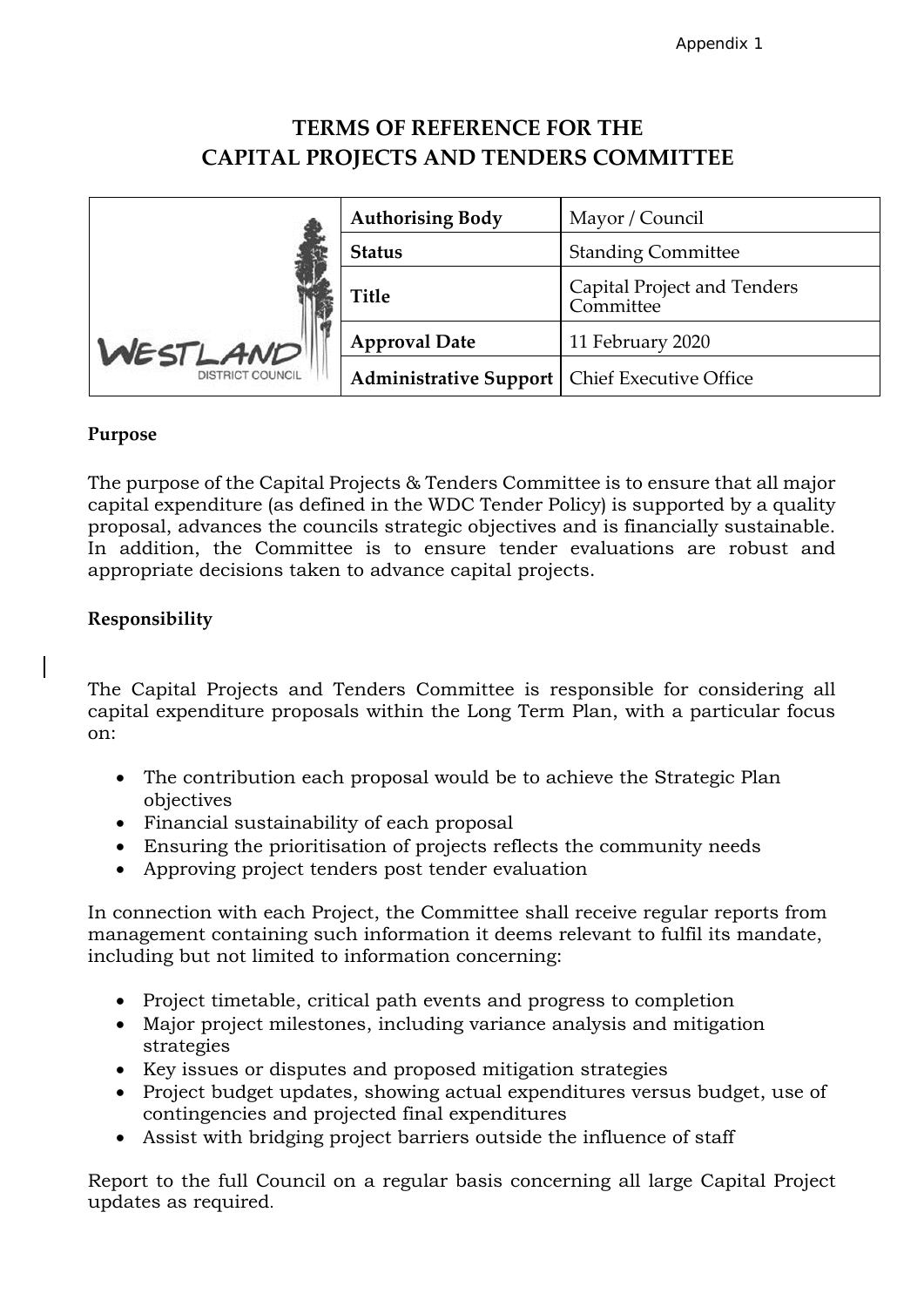#### **DELEGATIONS TO THE COMMITTEE:**

The Capital Projects and Tenders Committee shall have the following delegated powers and be accountable to Council for the exercising of these powers. In exercising the delegated powers, the committee will operate within:

- Policies, plans, standards or guidelines that have been established and approved by Council;
- The overall priorities of Council;
- The needs of Iwi and the local communities; and
- The approved budgets for the activity.

The Capital Projects and Tenders Committee shall have delegated authority to:

- Power to co-opt other members as appropriate
- All powers necessary to perform the Committee's responsibilities Except:
	- o Powers that the Council cannot legally delegate or has retained for itself
	- o Where the Committee's responsibility is limited to making a recommendation only
	- o The approval of expenditure not contained within approved budgets (excluding emergency expenditure)
	- o Approval of expenditure
	- o The approval of final policy
	- o Deciding significant matters for which there is high public interest and which are controversial
	- o The commissioning of reports on new policy where that policy programme of work has not been approved by the Council
	- o Power to establish subcommittees

#### **Power to Delegate**

The Capital Projects and Tenders Committee may not delegate any of its responsibilities, duties or powers.

#### **Membership**

The Capital Projects and Tenders Committee will comprise the following, one of which will be the chairperson:

Chairperson (Appointed by the Mayor) (3) Councillors Iwi Representatives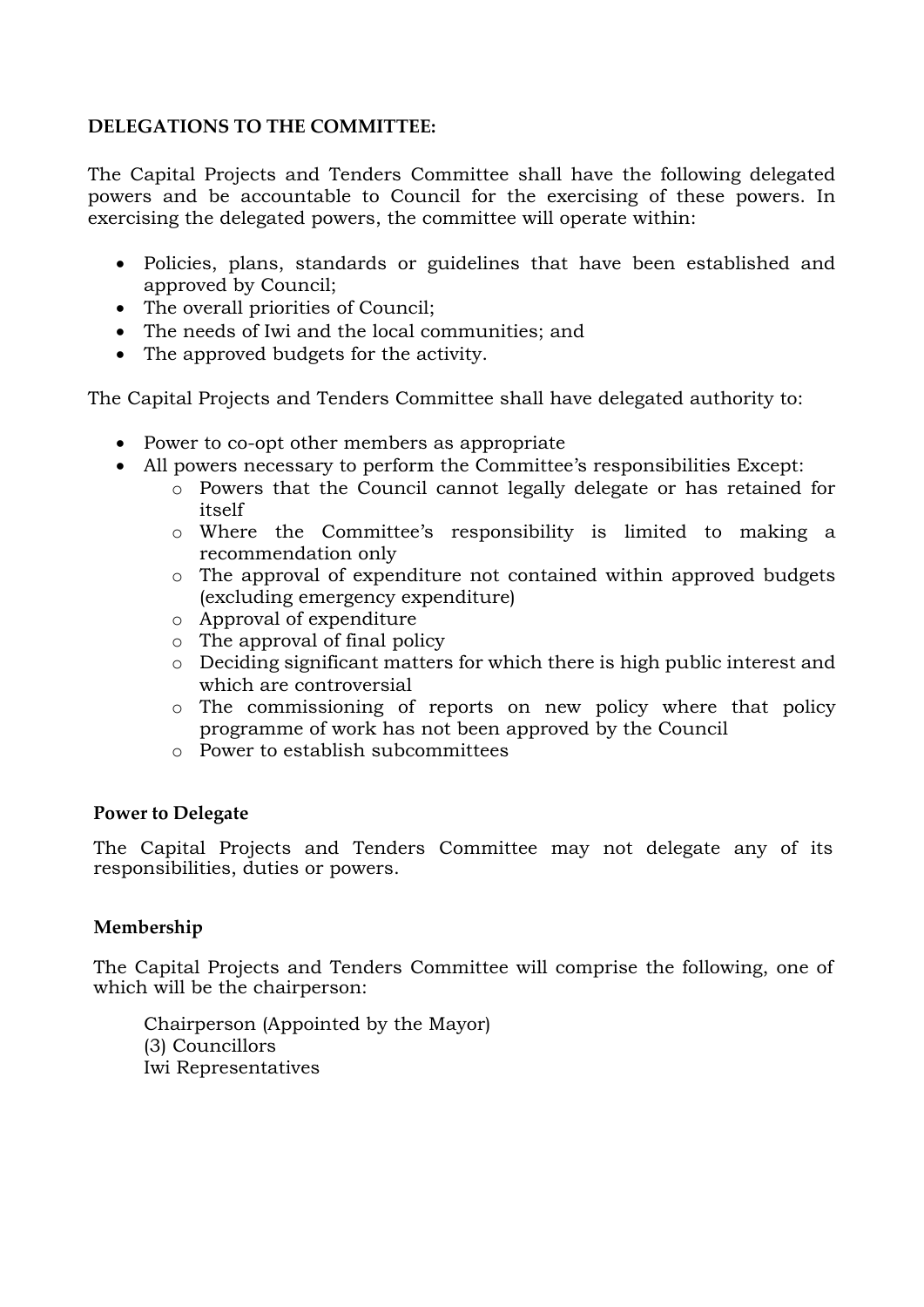#### **Chairperson**

The Chairperson is responsible for:

- The efficient functioning of the Committee;
- Setting the agenda for Committee meetings in conjunction with the Chief Executive Officer; and
- Ensuring that all members of the Committee receive sufficient timely information to enable them to be effective Committee members.

The Chairperson will be the link between the Committee and Council staff.

#### **Quorum**

The quorum at any meeting of the Committee shall be Chairperson and any two members.

#### **Frequency of Meetings**

The Committee shall meet as required but not less than quarterly.

#### **Relationships with Other Parties**

The Chief Executive is responsible for servicing and providing support to the Committee in the completion of its duties and responsibilities. The Chief Executive shall assign council staff as required to provide these functions on his/her behalf.

The Chairperson may request the Chief Executive and staff in attendance to leave the meeting for the duration of the discussion. The Chairperson will provide minutes for that part of the meeting.

#### **Contacts with Media and Outside Agencies**

The Committee Chairperson is the authorised spokesperson for the Committee in all matters where the Committee has authority or a particular interest.

Committee members, including the Chairperson, do not have delegated authority to speak to the media and/or outside agencies on behalf of Council on matters outside of the Committee's delegations.

The Chief Executive will manage the formal communications between the Committee and its constituents and for the Committee in the exercise of its business. Correspondence with central government, other local government agencies or other official agencies will only take place through Council staff and will be undertaken under the name of the District Council.

#### **Conduct of Affairs**

The Committee shall conduct its affairs in accordance with the Local Government Act 2002, the Local Government Official Information and Meetings Act 1987, the Local Authorities (Members' Interests) Act 1968, Council's Standing Orders and Code of Conduct.